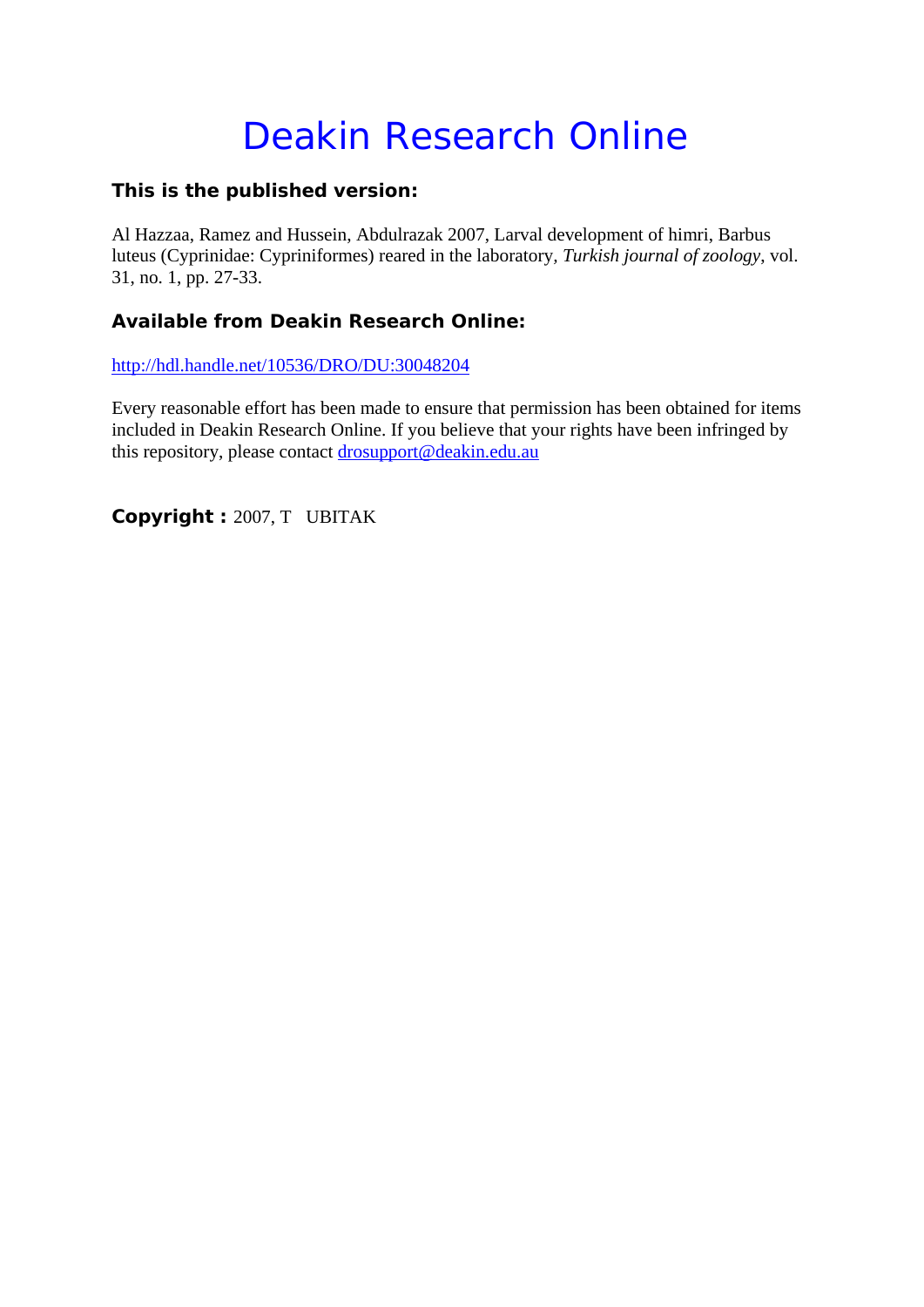## **Larval Development of Himri, Barbus luteus (Cyprinidae: Cypriniformes) Reared in the Laboratory**

Ramez AL HAZZAA1,\*, Abdulrazak HUSSEIN2

<sup>1</sup> Institute of Bio Agricultural Sciences, Academia Sinica. 115 Taipei - TAIWAN 2Department of Animal Husbandry, Faculty of Agriculture at Deir ez Zor, Aleppo University, Deir ez Zor - SYRIA

Received: 15.11.2005

Abstract: Larval development of the himri barbel, Barbus luteus Heckel, reared at 19-22 °C in natural daylight is described. Morphological and some functional character appearances were similar to the main ontogenetic steps of development in most cyprinids. Small hatched larvae attained both metamorphosis and a length of 10.5 mm after almost 35 days. Relative growth of the selected body proportions demonstrated typical priorities in growth compared to the length. An ontogenetic index was inferred from applying age and length criteria at metamorphosis as a scale for ontogenetic events.

Key Words: Barbus luteus, Euphrates, Tigris, larva, ontogeny

#### **Introduction**

Morphological and functional development accelerates in fish during the larval period until most of the typical adult features appear. Early life ontogeny in fish has often been described morphologically as a system of developmental periods and steps (Vastnetsov, 1953; Peňáz, 1974, 2001; Balon, 1975, 1999; Peňáz and Gajdušek, 1979; Peňáz et al., 1986), or quantitatively scaling developmental events against a selected criterion (Rombough, 1985; Fuiman, 1994; Fuiman et al., 1998). Chronological descriptions of key developmental events during the early stages of fish life within their normal water temperature range, or those normally used in hatcheries, could improve the techniques used to rear progeny during this critical period, as well as provide information for related fisheries problems. Larval development in himri, Barbus luteus, has not been previously reported despite the importance of such studies for the management of natural fisheries in Mesopotamia (i.e. the Euphrates-Tigris Basin) and to conserve this endemic species. The aim of the present study was to provide a morphological and quantitative description of the larval period of himri under controlled conditions.

#### **Materials and Methods**

Brood stocks were propagated at the Mreaiya hatchery-farm in Deir ez Zor, Syria, according to Al Hazzaa and Hussein (2003), using carp pituitary extract injections. After hatching, 1000 free embryos were kept from mid-May to mid-June, in 400-l aquaria free of bottom substrata under a natural daylight period. The water was maintained at 19-22 °C and the dissolved oxygen rate was kept at  $7-8$  mg. $l^{-1}$  by an injection aerator. The water was changed twice per week after first removing waste from each aquarium bottom with a siphon. At the start of exogenous feeding, larvae were fed ad libitum for the first day on finely ground hard-boiled egg yolk and then on commercial feed (Takara™, China), which contained 30% crude protein.

Ontogenetic development (of internal structures) was assessed twice per week through the examination of 5-7 live specimens under a light-microscope with a built-in digital camera attached to a monitor, and with a stereomicroscope with an ocular micrometer. Specimens were then treated with degraded ethanol (first 50%, then 75%) for the examination of external structures. The onset of larval development was considered to have

<sup>\*</sup>Correspondence auther: ramez@gate.sinica.edu.tw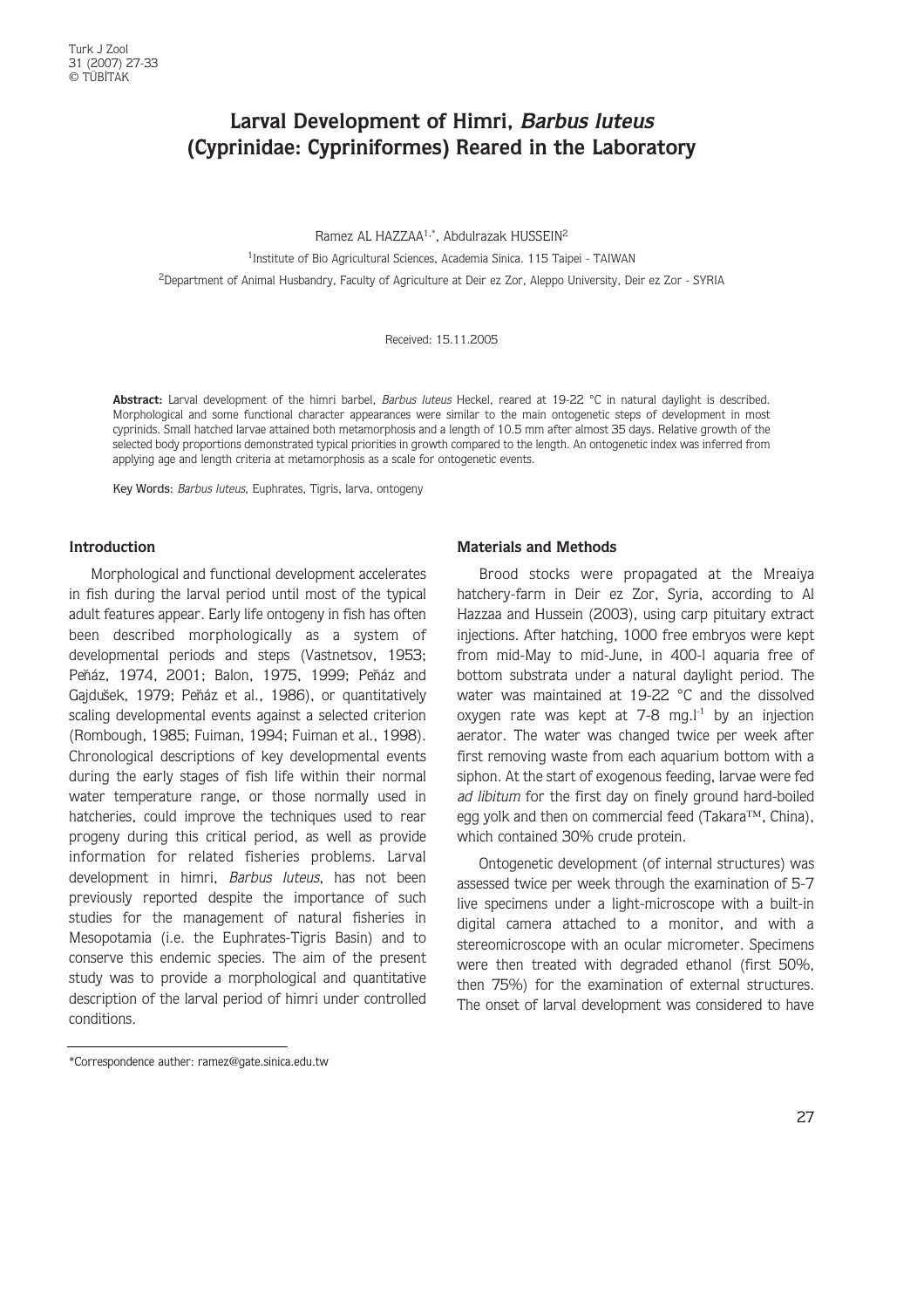begun when about 50% of the free embryos began exogenous feeding. As a starting point, the larval period was assessed using Peňáz's (2001) classification, which recognizes 6 larval steps  $(L_1...L_6)$  beginning with the onset of mixed feeding and ending with the transition to juvenile development (i.e. metamorphosis), as defined for many other teleosts (Copp and Kováč, 1996; Fuiman and Higgs, 1997; Balon, 1999; Pavlov, 1999). Thresholds during early development, such as oral feeding and squamation, were considered to be achieved when at least 50% of the specimens had attained the relevant character. Dorsal, anal, and caudal fins rays were counted without differentiation of smooth or serrated rays. Relative growth was examined in the following body characters: total body length (TL); body height (BH) from the dorsal fin bud to the base (vertically); head length (HL); pre-anal length (Pr-AL) from the rostrum to the anal orifice (i.e. digestive tract size); post-anal length (Pt-AL), body length anterior to Pr-AL, and eye diameter (ED). All measurements, except BH, were made parallel to the longitudinal axis of the larvae and rounded to the nearest 0.1 mm. Growth of BH, HL, Pr-AL, Pt-AL, and ED were expressed by Huxley's (1932) power function, which considers TL as the standard measurement using non-transformed data:

 $v = a x^b$ 

where y is the independent variable, x is the dependent variable, a is the intercept, and b is the growth coefficient. Isometric growth occurs when  $b = 1$ . Allometric growth is positive when  $b > 1$ , and negative when  $b < 1$ . Daily growth until metamorphosis was calculated as:

$$
G_{\text{d}}=S_{\text{m}}/T_{\text{juv}}
$$

where  $G_d$  is the daily growth in the segment size in  $mm/day<sup>1</sup>$ , S<sub>m</sub> is the segment size at metamorphosis, and  $T_{ijy}$  represents the age at metamorphosis (in days). Biological ontogenetic events up to metamorphosis were scaled on logarithmically transformed data for TL and age calculated according to Fuiman's equation (1994):

$$
O_L = log (L) 100/log (L_{juv})
$$

where  $O<sub>i</sub>$  is the calculated ontogenetic state based on TL,  $L_{\text{inv}}$  is the TL at metamorphosis, and  $O_L$  is 100 at metamorphosis.

#### **Results**

The main morphological and anatomical characters that appeared during the larval period were classified, within their time of occurrence, into the following 6 steps based on developmental state:

Step  $L_1$ , age 3 days: The start of exogenous food ingestion, yolk sac decreased slightly. Intestine contained swallowed organisms and ended in perforated anal orifice. Notochord was straight. The one-chamber air bladder filled with air. Pigmentation already started in eye lens. Blood was circulating through gill filaments and embryonic respiratory system.

Step  $L_2$ , age 7 days: Exclusive exogenous feeding started since depletion of the yolk sac. External erythrophores and melanophores spread dorsally on the head and body. A patch of melanophore appeared at the junction (point) of the hypural plate and mesenchymal lepidotrichia in the caudal lobe of the finfolds. Capillary rudiments in the air-bladder share gill filaments in circulation. Small anterior chamber in air-bladder is formed and filled. Kidney and liver are active in appearance. Larvae can swim actively.

Step  $L_3$ , age 12 days: The posterior end of the notochord is slightly bent upwards. Ten articulated ossified rays appeared on the homocercal caudal fin. Dorsal, anal, and pelvic lobes contained mesenchymal lepidotrichia and developed into fins. Bending intestines bumping its contents actively in ventral and anal direction (Figure 1a). The ability to swim and maneuver developed.

Step  $L_4$ , age 15 days: Slight development of incised homocercal-caudal fin with small upper membranous lobe with 10 fan-wise-arranged ossified rays directing backwards. The patch of melanophores on the caudal fin increased in size (Figure 1b). Ossification was observed in the dorsal, anal, and pelvic fin rays, with 5 articulated rays in the dorsal one. Anlagen of ventral fins appeared. The finfold's remaining parts in the caudal fin have vanished. Jaws and corniform teeth are fully developed (Figure 1c).

Step  $L_5$ , age 17 days: Six ossified rays in the anal fin are seen. Caudal fin is incised deeply. Rudiments are apparent in caudal and pectoral fins. Melanophores, erythrophores, and xanthophores spread externally in series, dorsally on the head and along the dorsal fin base, and ventrally in the trunks. Small patches of pigmentation variably distributed are seen in the caudal peduncle,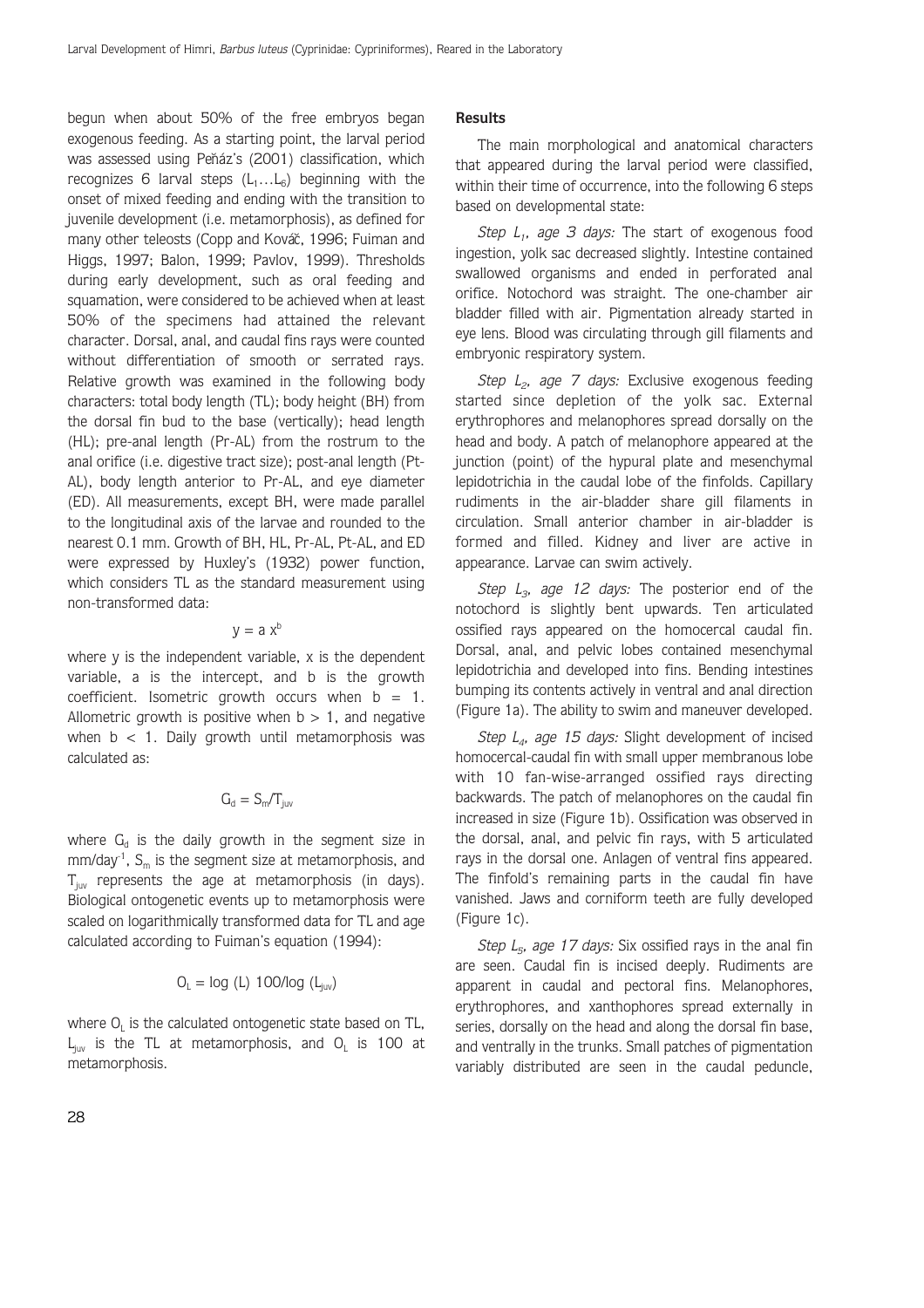

Figure 1. Different morphological steps during the development of himri larvae. (a) digested food is pushed through the intestines by peristalsis. (b) Large melanophore patch in the junction of the caudal fin plate. (c) Developed jaws and 2-chamber air bladder. (d) Dorsal view showing erythrophores over larva body giving reddish color.

notochord tip, and around the anus. Internal dermal erythrophores spread dorsally and ventrally along the notochord and over the air-bladder, producing the specific reddish color of himri (Figure 1d). Expandable anal orifice can flare.

Step  $L_6$ , age 33 days: Many of the body parts were still translucent. Interlaced rudiments rete is well developed in the gills. Finfolds completely disappeared. Scaling started on the body surface. Most larvae resembled the definitive adult morphology, measuring about 10.5 mm in length.

Body proportions changed considerably compared to total length (TL) during the larval period (Figure 2). Growth of eye diameter and head length was positively allometric ( $b = 2.72$  and 2.50, respectively). Growth of body height and postanal length was nearly isometric (b  $= 0.92$  and 1.25, respectively), whereas pre-anal length growth was negatively allometric ( $b = 0.85$ ). Daily incremental growth in body segments showed the following different values: ED, 0.023 mm.day<sup>1</sup>; BH, 0.026 mm.day<sup>1</sup>; HL, 0.065 mm.day<sup>1</sup>; Pt-AL, 0.128 mm.day<sup>-1</sup>; Pr-AL, 0.171 mm.day<sup>-1</sup>.

Quantification of selected ontogenetic events compared to total length and age at metamorphosis raised an ontogenetic index profile for himri, as illustrated in Figure 3. Compared to total length or age at metamorphosis, succession in attaining ontogenetic events showed considerable difference within the experimental temperature range when plotted. No interspecific variability in the timing of the appearance of developmental events affected by ambient conditions was attributable to the fixed rearing conditions.

#### **Discussion**

Larval development in himri was typical of most cyprinids, while there were some specific characteristics that have not been observed in many other studied cyprinids; however, these may have been due to the controlled rearing conditions. Eye pigmentation in himri occurred early in the larval period rather than during the embryonic or free-embryonic phase, as in most cyprinids (Peňáz, 2001). Early eye pigmentation has also been reported in other endemic species of similar water bodies, such as gattan Barbus xanthopterus, romy Barbus grypus, and bunni Barbus sharpeyi (Al-Nasih, 1992; Pyka et al., 2001). The pattern of pigmentation was not constant, but developed during larval ontogeny and disappeared shortly after metamorphosis, taking on the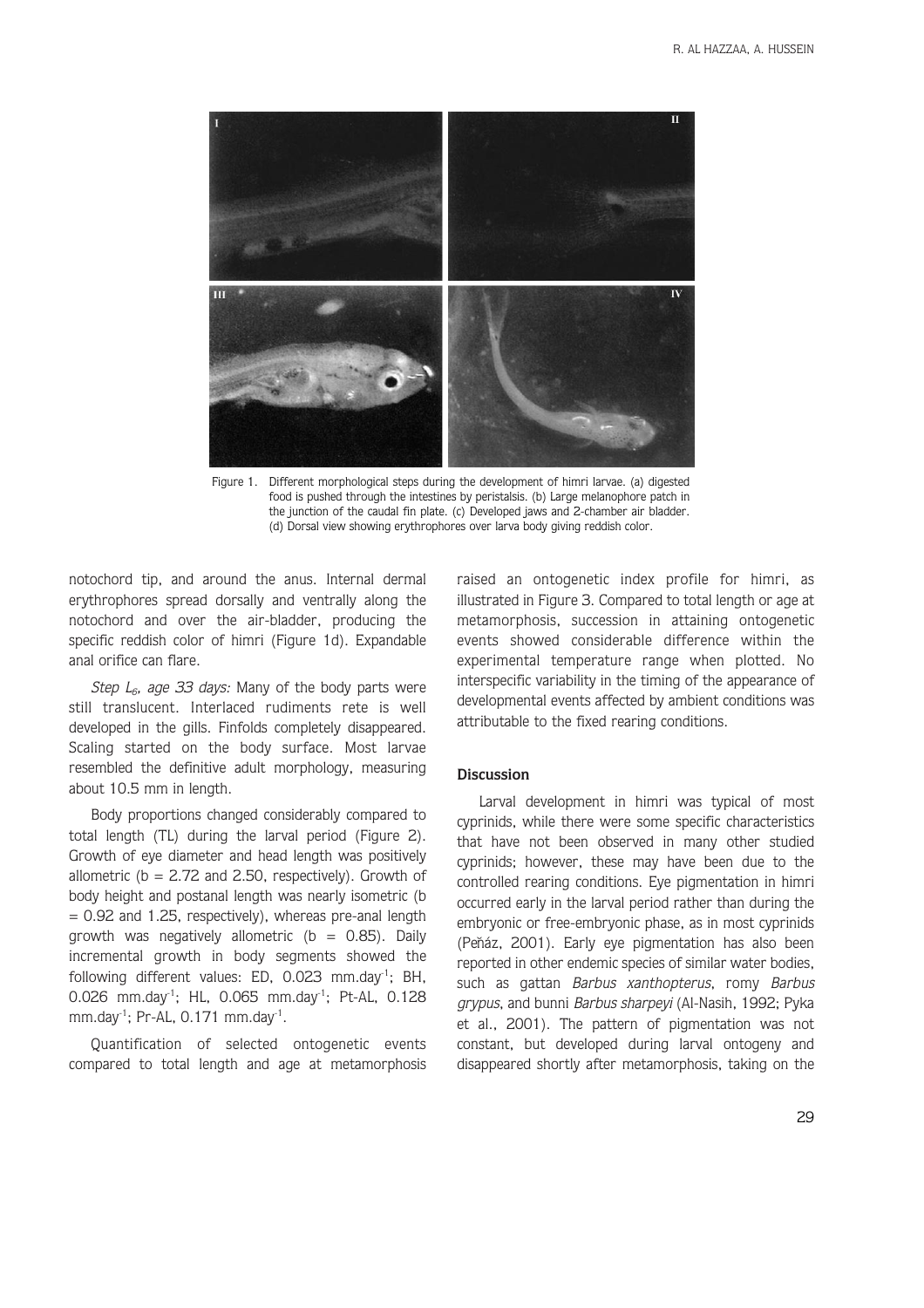

Figure 2. Power relationships in growing himri larvae between total length (TL) and: a) body height (BH); b) eye diameter (ED); c) head length (HL); d) pre-anal length (Pr-AL); e) postanal length (Pt-AL).



Figure 3. Ontogenetic index of observed selected ontogenetic events in himri, with respect to percentages of total length and age at metamorphosis. a) Compared to total length at metamorphosis. b) Compared to age at metamorphosis. (A) Pigmentation in eye. (B) Exogenous feeding. (C) External chromatophores along the body. (D) Anterior chamber in the air-bladder. (E) Caudal fin rays. (F) Melanophore patch on the caudal fin. (G) Articulation in caudal fin rays. (H) Jaws. (I) Dorsal fin. (J) Corniform teeth. (K) Pelvic fins. (L) Anal fin.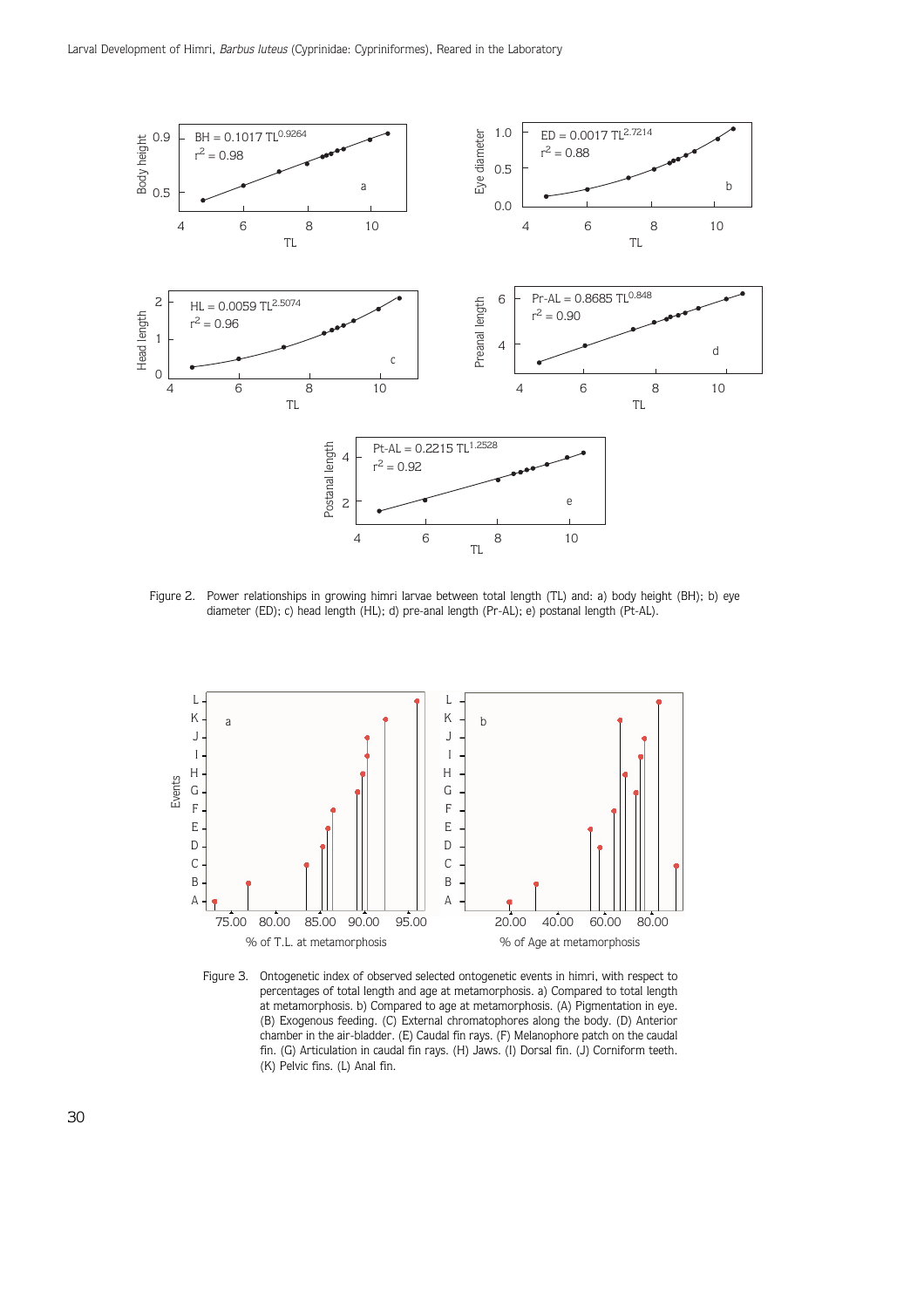more complex pattern of adults (Urho, 2002; Parichy and Turner, 2003), but the melanophore patch in the caudalfin plate of the himri larvae and other melanophores over the head did not vanish immediately following metamorphosis. These melanophores, however, were not present in adults, which indicated a limited elimination of the larval pattern of pigmentation during metamorphosis and the existence of a juvenile pigmentation pattern that preceded the adult pattern. This transitional pattern of pigmentation may have an ecological role affording protection against predators (Fuiman and Magurran, 1994). Chronologically, strips of different chromatophores occurred dorsally among myomers and over the head from day 4 of larval development. Denser erythrophores then dominated, resulting in the reddish color of adult himri, which appeared to be similar to the appearance of this ontogenetic pattern during the larval development of chub, Leuciscus cephalus (Çalta, 2000) and common carp, Cyprinus carpio (Peňáz et al., 1986), within the larval stage. Pigmentation in fish is highly correlated with metabolism, specific hormones, and growth factors that accelerate metamorphosis (Christensen and Korsgaard, 1999; Solbakken et al., 1999; Bolker and Hill, 2000), nutrition and food items (Bolker and Hill, 2000; Diler and Dilek, 2002), genes and genetic environmentally-sensitive factors (Toyoda et al., 2000; Parichy and Turner, 2003), as well as habitat (Urho, 2002).

Absorption of the yolk sac, which occurred over approximately 1 week, was slower than in other species under natural conditions (Peňáz, 2001) possibly due to the *ad libitum* availability of good quality food. This raises a question about the limits of the secondary buffering role of yolk sac contents in nourishing yolk-feeding larvae when an external good-quality substitute exists. In a similar case, laboratory-raised chub exhausted the yolk sac within 8 days, but only 30% of the initial population of larvae could establish exogenous feeding (Çalta, 2000). Depletion of the yolk sac may coincide with some significant improvements in the respiratory system, buoyancy ability, and swimming activity.

Maneuvering and routine swimming performance in himri larvae was highly correlated with development. It may be ascribed to increased mechanical power produced by muscles, such as in the common carp (Wakeling et al., 1999), and increased functioning of swimming organs. In the larval period, swimming activity and performance seem to be the best when compared to the overall life course, and are the result of the rapid morphological changes in larvae that level-off towards adulthood (Fuiman and Webb, 1988).

As some characters related to the final larval stage still remain during the initial stages of the juvenile period (e.g., translucent body parts and exceptions in pigmentation pattern observed in larvae), the transition of himri from larvae to juvenile appears to progress slowly, although this can be influenced by a variety of factors, including environmental conditions and genetic heterogeneity, as in many other species (Copp and Kováč, 1996; Fuiman et al., 1998; Gozlan et al., 1999; Vilizzi and Walker, 1999).

As with the other endemic barbel species, gattan, romy, and bunni, himri are relatively short in TL at hatching, but at metamorphosis no other barbel species appear to have as small an average length, except bunni (Al-Nasih, 1992; Pyka et al., 2001). Small size at the onset of juvenile development reflects the relatively small ultimate size of himri adults relative to other cyprinids (Szypu´ la et al., 2001; Al Hazzaa, 2005).

Negative allometric growth in the digestive tract size of himri is not an unusual feature and does not imply that digestion is a secondary priority in ontogeny. Increased bending of the intestines coincided with increased functionality; however, the intestines grew at a slower rate compared to the rest of the body. Development in the digestive tract in many fish species has been found to improve considerably in structure and function during the larval period (Kjørsvik et al., 1991; Rønnestad et al., 2000; Cuvier-Pérez and Kestmont, 2002).

Variation in the ontogenetic index, depending on size and age, is not surprising. Development can be accelerated or hindered by extrinsic (temperature, oxygen, etc.), intrinsic (egg size, paternal effects, etc.), or combined actions of these major factors (Kamler, 2002). Size may be used in explaining ontogenetic state more than age (Fukuhara, 1986; Fuiman et al., 1998). On the other hand, size can vary considerably for any given developmental state, and so size is also less reliable than an ontogenetic assessment (G.H. Copp, personal communication).

Investigating the early life development of himri, and other fishes, in different ambient conditions can clarify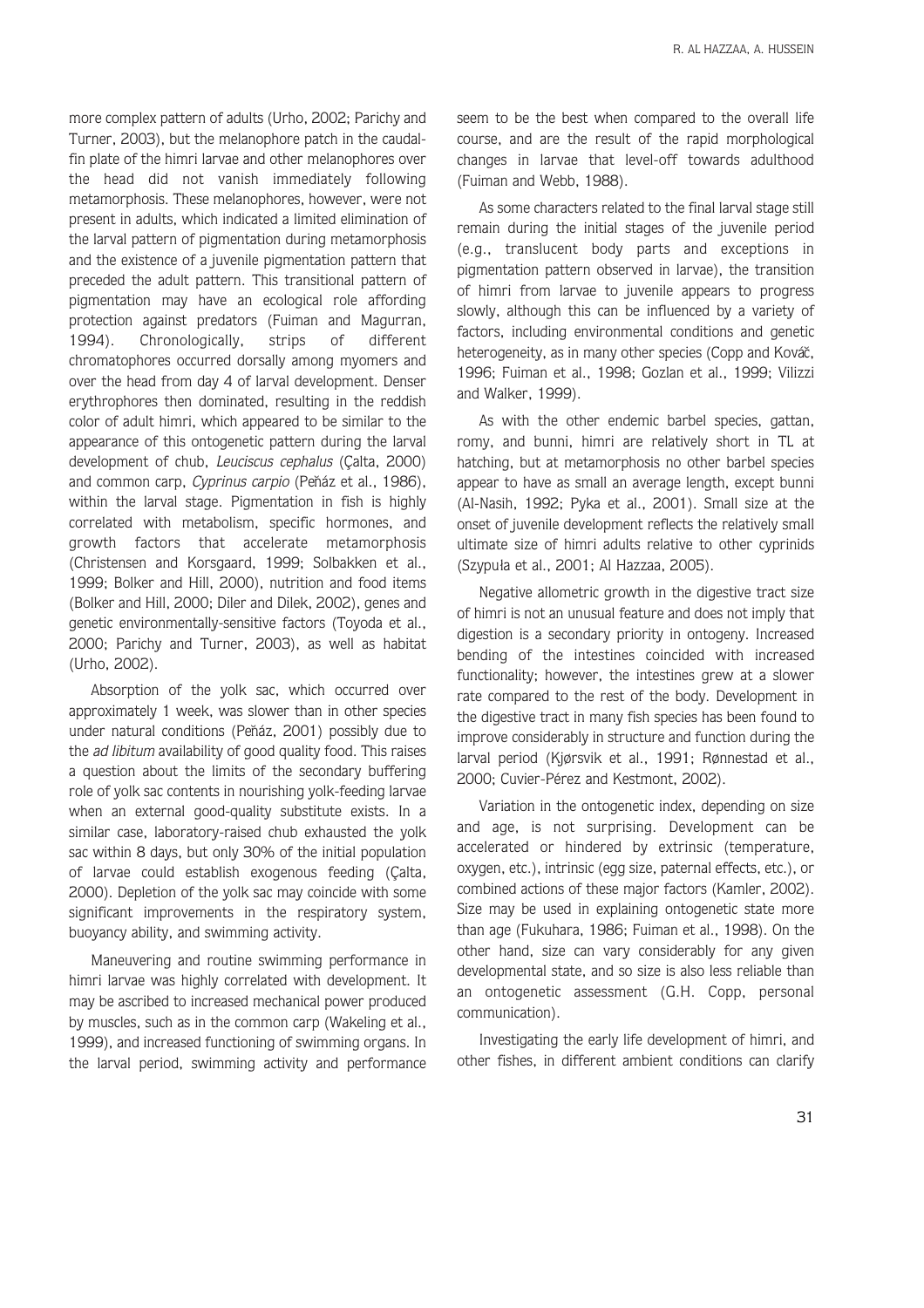chronological ontogenetic process and enable us to quantify and compare development more precisely. Furthermore, the effects of major factors influencing development and viability can be understood.

#### **References**

- Al Hazzaa, R. 2005. Some biological aspects of the himri barbel, Barbus luteus, in the intermediate reaches of the Euphrates River. Turk. J. Zool. 29: 311-315.
- Al Hazzaa, R. and Hussein, A. 2003. Initial observations in himri (Barbus luteus, Heckel) propagation. Turkish J. Fish. Aquat. Sci. 3: 41-45.
- Al-Nasih, M.H. 1992. Preliminary observations related to the culture of Barbus sharpeyi (Bunni). J. Aquacult. Trop. 7: 69-78.
- Balon, E.K. 1975. Terminology of intervals in fish development. J. Fish. Res. Board Can. 32: 1663-1370.
- Balon, E.K. 1999. Alternative ways to become a juvenile or a definitive phenotype (and on some persisting linguistic offenses). Environ. Biol. Fishes 56: 17-38.
- Bolker, J.A. and Hill, C.R. 2000. Pigmentation development in hatchery-reared flatfishes. J. Fish Biol. 56: 1029-1052.
- Çalta, M. 2000. Morphological development and growth of chub, Leuciscus cephalus (L.), larvae. J. Appl. Ichthyol. 16: 83-85.
- Christensen, M.N. and Korsgaard, B. 1999. Protein metabolism, growth and pigmentation patterns during metamorphosis of plaice (Pleuronectes platessa) larvae. J. Exp. Mar. Biol. Ecol. 237: 225-241.
- Copp, G.H. and Kováč, V. 1996. When do fish with indirect development become juveniles? Can. J. Fish. Aquat. Sci. 53: 746-752.
- Cuvier-Pérez, A. and Kestmont, P. 2002. Development of some digestive enzymes in Eurasian perch larvae Perca fluviatilis. Fish Physiol. Biochem. 24: 279-285.
- Diler, I. and Dilek, K. 2002. Significance of pigmentation and use in aquaculture. Turkish J. Fish. Aquat. Sci. 2: 97-99.
- Fuiman, L.A. 1994. The interplay of ontogeny and scaling in the interactions of fish larvae and their predators. J. Fish Biol. 45 (suppl. A): 55-79.
- Fuiman, L.A. and Higgs, D.M. 1997. Ontogeny, growth, and the recruitment process. In: Early Life History and Recruitment in Fish Populations. (eds. R.C. Chambers and E.A. Trippel) Chapman and Hall, London, pp. 225-249.
- Fuiman, L.A. and Magurran, A.E. 1994. Development of predator defenses in fishes. Rev. Fish Biol. Fish. 4: 145-183.
- Fuiman, L.A. and Webb, P.W. 1988. Ontogeny of routine swimming activity and performance in zebra danios (Teleostei: Cyprinidae). Anim. Behav. 36: 250-261.

#### **Acknowledgments**

The authors thank G.H. Copp (UK), M. Peňáz (Czech Republic), and other persons for their helpful remarks about the manuscript.

- Fuiman, L.A., Poling, K.R. and Higgs, D.M. 1998. Quantifying developmental progress for comparative studies of larval fishes. Copeia 3: 602-611.
- Fukuhara, O. 1986. Morphological and functional development of Japanese flounder in early life stages. Bull. Jap. Soc. Sci. Fish. 52: 81-91.
- Gozlan, R.E., Copp, G.H. and Tourenq, J.–N. 1999. Early development of the sofie, Chondrostoma toxostoma. Environ. Biol. Fishes 56: 67-77.
- Huxley, J.S. 1932. Problems of Relative Growth. Methuen & Co., London.
- Kamler, E. 2002. Ontogeny of yolk-feeding fish: an ecological perspective. Rev. Fish Biol. Fish. 12: 79-103.
- Kjørsvik, E., van der Meeren, T., Kryvi, H., Arnfinnson, J. and Kvenseth, P.G. 1991. Early development of the digestive tract of cod larvae, Gadus morhua L., during start-feeding and starvation. J. Fish Biol. 38: 1-15.
- Parichy, D.M. and Turner, J.M. 2003. Zebrafish puma mutant decouples pigment pattern and somatic metamorphosis. Dev. Biol. 256: 242-257.
- Pavlov, D.A. 1999. Features of transition from larva to juvenile in fishes with different types of early ontogeny. Environ. Biol. Fishes 56: 41-52.
- Peňáz, M. 1974. Early development of the nase carp, Chondrostoma nasus (Linnaeus, 1758). Zool. Listy 22: 363-374.
- Peňáz, M. 2001. A general framework of fish ontogeny: a review of the ongoing debate. Folia Zool. 50: 241-256.
- Peňáz, M. and Gajdušek, J. 1979. Early development of bream, Abrmis brama, from the water reservoir Mostišt, Czechoslovakia, Folia Zool. 28: 347-360.
- Peňáz M, Prokeš, M., Kouřil, J. and Hamáčková J. 1986. Early development of the carp, Cyprinus carpio. Acta Sci. Nat. Acad. Sci. Bohemoslov. (Brno) 17: 1-39.
- Pyka, J., Bartel, R., Szczerbowski, J.A. and Epler, P. 2001. Reproduction of gattan (Barbus xanthopterus Heckel), shabbout (Barbus grypus Heckel), and bunni (Barbus sharpeyi Gunther) and rearing stocking material of these species. Arch. Pol. Fish. 9 (suppl. 1): 235-246.
- Rombough, P.J. 1985. Initial egg weight, time to maximum alevin wet weight, and optimal ponding times for Chinook salmon (Oncorhynchus tshawytscha). Can. J. Fish. Aquat. Sci. 42: 287- 291.